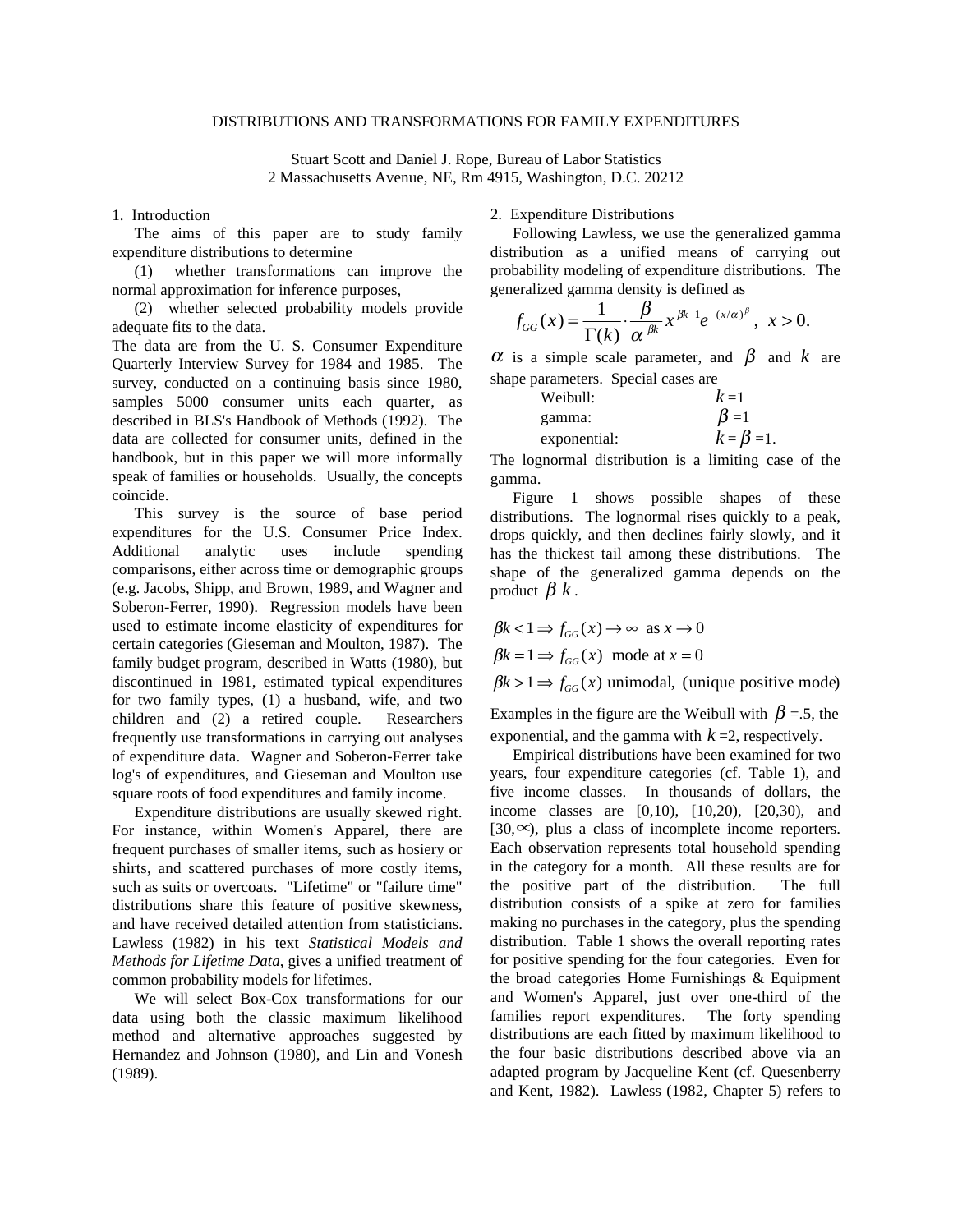# **Table 1. Percent Households Reporting Expenditures**

| Category                     | Percent |
|------------------------------|---------|
| Home Furnishings & Equipment | 38      |
| Home Appliances              | 3       |
| Women's Apparel              | 36      |
| New Cars & Trucks            |         |

computing difficulties in earlier years in finding maximum liklihood solutions of the generalized gamma and, based on a reparameterization, shows how the maximum may be found from solving a single interative equation. Empirical and fitted distributions are graphed, and chi-square goodness-of-fit testing carried out. (Relative survey weights are incorporated into the empirical distributions. Since we will not be interpreting p-values too strictly, we have not made adjustments for the complex survey design).

Let us consider in detail Women's Apparel, Income class 1, which has 4396 observations for 1984. The right skew is evident in the histogram in Figure 2. Even though over 80% of the distribution lies below \$100, values range to \$3451. The mean, \$63, is more than double the median of \$30 and Fisher's skewness coefficient is +11. The histogram shows considerable roughness in the data. Especially noteworthy are large spikes, occurring at \$10 intervals. For instance, 67 reported expenditures are \$50, but only 17 reported expenditures are \$49 and 18 are \$51. Respondents tend to round off. Also, in part, this reflects pricing strategies. Retailers are more likely to price an item at \$19.99 than \$19.00.

Among the four basic models, the largest p-value (.02) comes from the chi-square test for the lognormal distribution. This rather poor fit is the second best for the lognormal out of the ten income class-year combinations. The curvature of the lognormal fits these data better than the other basic distributions (cf. Figure 3). Still, it tends to be too high between 5 and 25, and too thick in the tail. A distinct improvement in fit is achieved with the generalized gamma distribution with  $b = .25$  and  $k = 9.5$ . The p-value is .38, suggesting a comfortable acceptance of the model. The generalized gamma achieves better p-values than the lognormal for all ten income-year combinations, and in six cases gives acceptable p-values (cf. Table 2).

Table 2 shows which income • year classes have adequate (denoted '+') and inadequate (denoted '0') fits. The roughness of the data makes model-fitting difficult. We did not try to account for the spikes, but did try to minimize their effects by a careful choice of cells. A considerable part of the difficulty is the inherent diversity in these distributions. The CE Survey encompasses all types of households from all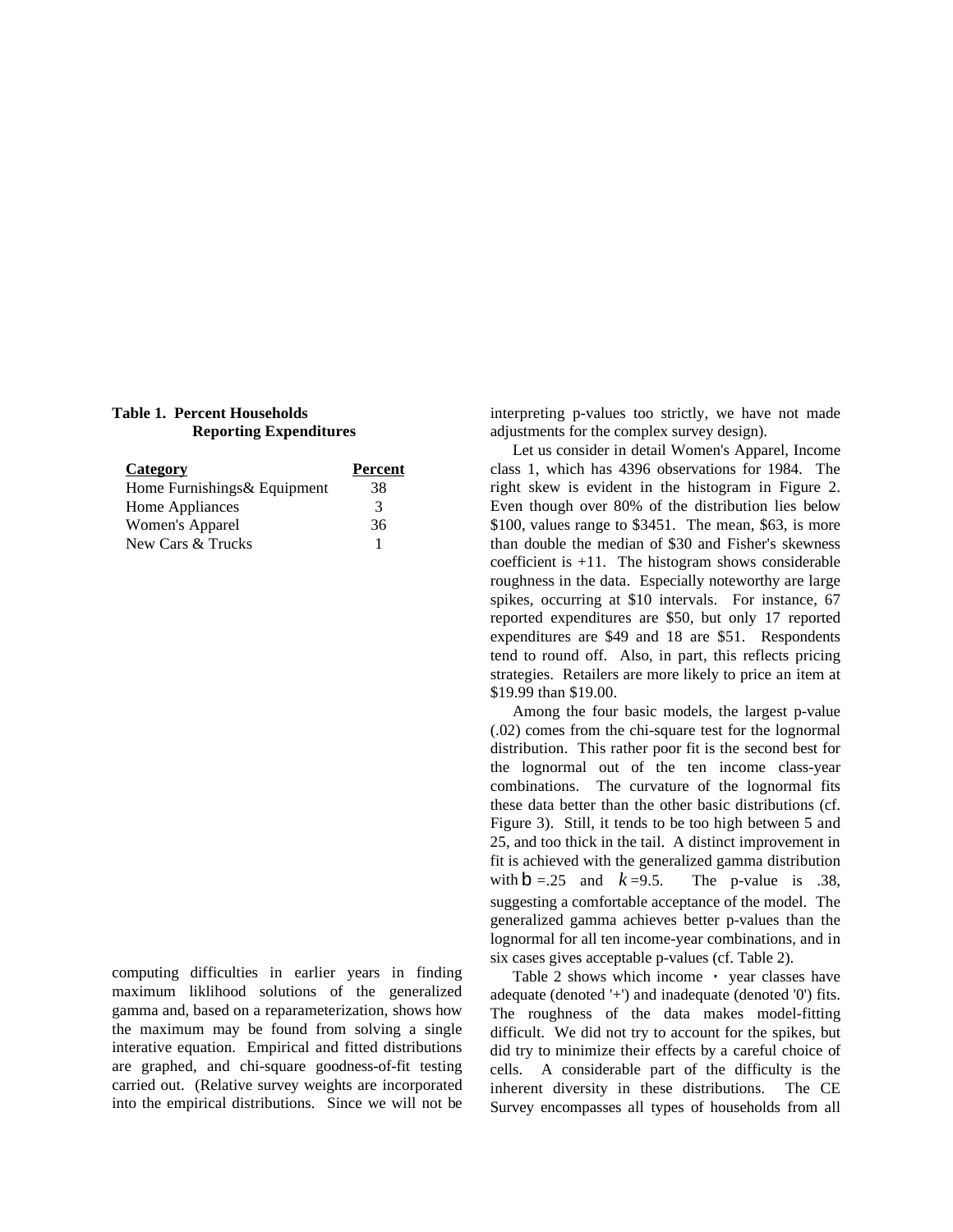| Income       | Home               | Home         | Women's   | New Cars and  |
|--------------|--------------------|--------------|-----------|---------------|
| Class        | <b>Furnishings</b> | Appliances   | Apparel   | <b>Trucks</b> |
| $<$ \$10,000 | LN/LN              | <b>EE/EE</b> | GG/GG     | WB/WB         |
|              | (0/0)              | $(+/+)$      | $(+/+)$   | $(+/+)$       |
| \$10K-20K    | LN/LN              | EE/EE        | GG/GG     | GM/GM         |
|              | (0/0)              | $(.02/+)$    | $(+/0)$   | $(+/+)$       |
| \$20K-30K    | LN/LN              | EE/EE        | GG/GG     | WB/WB         |
|              | (0/0)              | (0/0)        | $(.06/+)$ | $(+/0)$       |
| $$30K$ and + | LN/LN              | WB/WB        | GG/GG     | GM/WB         |
|              | (0/0)              | (0/0.02)     | (0/0)     | (0/0.07)      |
| Incomplete   | LN/LN              | EE/EE        | GG/GG     | WB/GM         |
| Reporter     | (0/0)              | $(+/+)$      | $(+/0)$   | (0/0.08)      |

**Table 2. Best-Fitting Distributions (1984/1985)**

**EE = Exponential WB = Weibull GM = Gamma GG = Generalized Gamma LN = Lognormal ('+' denotes p-value > .10, '0' denotes p-value < .01, Other entries are best p-values obtained.)**

parts of the country. Moreover, even within a family, across months, spending shifts in terms of categories and amounts. Households with the largest incomes (\$30,000 or more), form the largest class in the population and also the hardest class to fit. Women's Apparel purchases range from pairs of socks to fur coats. Home Furnishings and Equipment has no acceptable fits, while the more homogeneous subcategory Home Appliances has several. While less diverse, perhaps, than the other categories, New Cars and Trucks has comparatively small sample sizes. The success in fitting most classes is due in part to the small number of cells used in the chi-square testing.

Results for the best-fitting distribution (shown in Table 2) are fairly consistent across income class. Parameter values do not differ greatly with income. Spending levels do not increase with income as much as expected. As just discussed, the generalized gamma is chosen for Women's Apparel. Surprisingly, the exponential gives an acceptable fit for Major Appliances. Either the Weibull (with beta's around 2) or the gamma (with k's in the 2.5-5 range) is selected for New Cars and Trucks. For Homefurnishings and Equipment, the lognormal outperforms all the other distributions, including the generalized gamma.

### 3. Transformations

The probability models in the previous section may be used for description, but usually for inference it is desirable to have approximate normality. The classic paper by Box and Cox (1964) gives a method for selecting a transformation to improve the normal approximation, both for the basic distribution and for the mean derived from it. The Box-Cox family of transformations is<br> $\begin{cases} x^{\lambda} \end{cases}$ 

$$
X^{(\lambda)} = \begin{cases} x^{\lambda} - 1, & \lambda \neq 0, \\ \log x, & \lambda = 0. \end{cases}
$$

(The particular form of the power transformation is chosen for continuity at  $1=0$ . That is,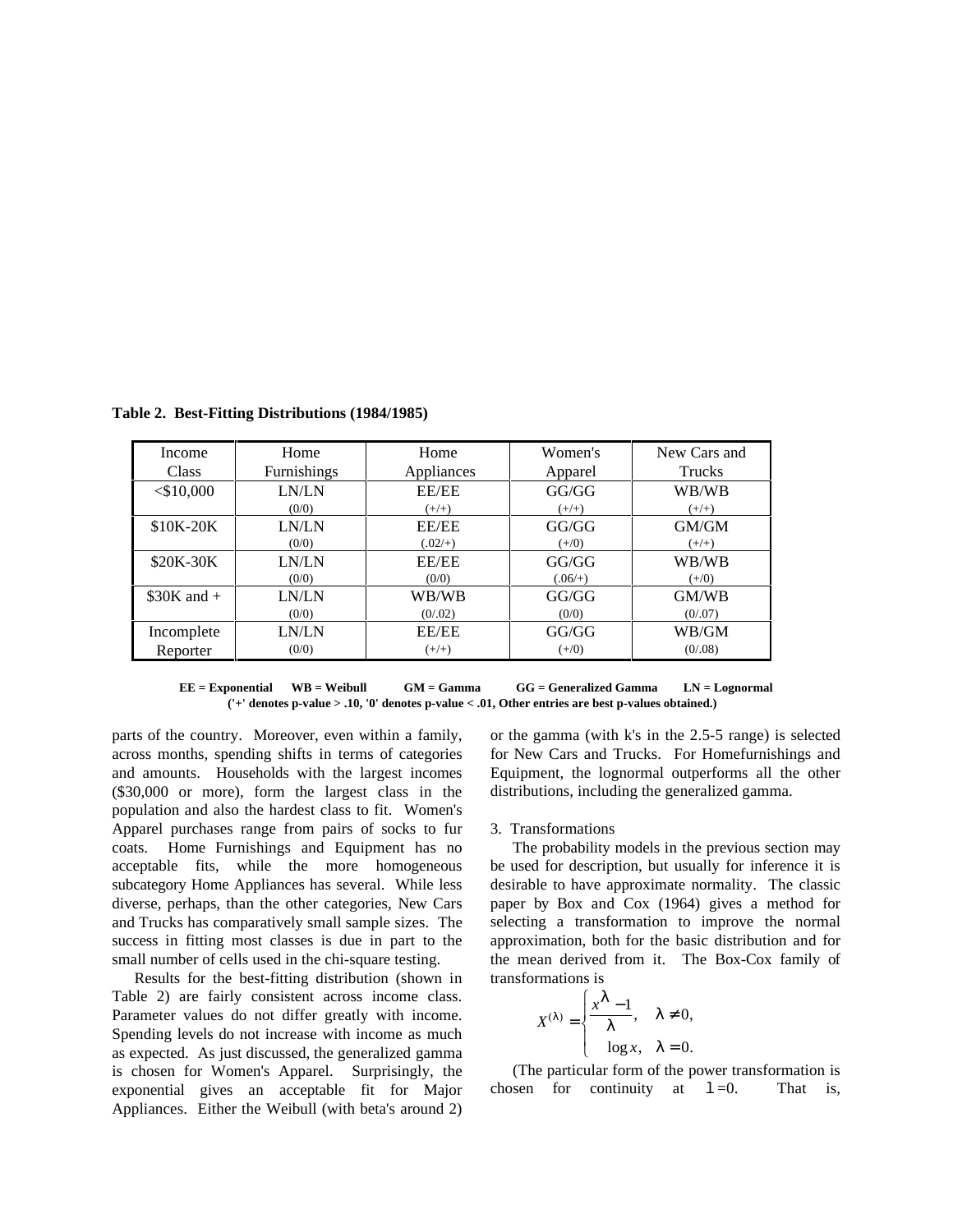$X^{(\lambda)} \rightarrow \log X$  as  $\lambda \rightarrow 0$ .) The basic approach is to compute the likelihood function under a normal model for a range of  $\perp$ , and pick out the  $\perp$  with the largest likelihood. Because the likelihood function is flat around the maximum, there is no need to use an exact value. It seems preferable to restrict the transformation to relatively simple values, such as 0, 1/2, 1/4, etc.

 For Homefurnishings and Women's Apparel, the optimal values range between -.075 and .05 for all income classes, so the log transformation is appropriate. Table 3 contains the optimal  $\perp$  for Home Appliances. With values ranging from 0.02 to .25, and some variation across year, one compromise solution is to select a sixth root for all size classes. (The average optimal  $\perp$  is 0.16). For New Cars and Trucks, Table 3 shows a much greater range of values, from 0.3 to 1.0. There is no monotonic trend with income, however, and there seems to be about as much variation within income class as across. If one wishes to use a single  $\perp$ for this category, a rough compromise would be  $1 = 3/4$ .

**Table 3. Optimal** l **from MLE (1984/1985)**

|                | Home        | New Cars and |
|----------------|-------------|--------------|
| Income Class   | Appliances  | Trucks       |
| $<$ \$10K      | .015 / .175 | 1.020 / .475 |
| \$10K-\$20K    | .125/0.175  | .850 / .615  |
| \$20K-\$30K    | .200 / .175 | 1.015/0.980  |
| \$30K and over | .250 / .150 | .300 / .750  |
| Incomplete     | .130 / .150 | .700 / .415  |
| Reporter       |             |              |

Can model selection contribute to transformation selection? Hernandez and Johnson (1980) utilize a distance measure to find the optimal 1 for transforming a known distribution to achieve approximate normality. Their results for the gamma family extend to the generalized gamma family.

Given two probability densities *g* and *h*, the

Kullback-Leibler information number is defined as  
\n
$$
I(g,h) = \int g(x) \cdot \log \frac{g(x)}{h(x)} dx.
$$

It serves as a distance measure between *g* and *h*. In particular, if  $g=h$ , then I is 0.  $X \sim g$ ,  $\mu = E(X)$ ,  $\sigma^2 = Var(X)$ , then  $I(g, \phi_{\mu, \sigma^2})$ measures the closeness of *g* to the normal distribution with the same mean and variance. A general formula for  $G(1)$  the minimum  $I(f_1, f_{m,s^2})$  over m and s <sup>2</sup> is (with  $g = f_1$ )

$$
\begin{split} G(\mathbbm{1}) = & \frac{1}{2} \Bigl[ \log(2\mathrm{p}\,) + 1 \Bigr] + E_g \left\{ \log \Bigl[g(X)\Bigr] \right\} \\ & + (1 - \mathbbm{1}) E_g \Bigl[ \log(X) \Bigr] + \frac{1}{2} \log \Biggl[ Var_g(X^{(1)}) \Bigr]. \end{split}
$$

For the generalized gamma function, this reduces to

$$
G(1) = \frac{1}{2} \left[ \log(2p) + 1 \right] + \log b - 2 \log G(k) + (k - \frac{1}{b}) y (k)
$$

$$
-k + \frac{1}{2} \log \left[ \frac{G(k + \frac{21}{b}) G(k) - G^{2}(k + \frac{1}{b})}{1^{2}} \right], 1, 0,
$$

and

$$
G(0) = \frac{1}{2} [\log(2p) + 1] - \log G(k) + ky (k) - k + \frac{1}{2} \log y (k),
$$
  
where  $y = y (k) = \frac{d}{dk} \log G(k)$  is the digamma function.

From the function  $G(1)$ , one can determine the best value  $1^*$ .

## EXAMPLE. Gamma distribution with k=2.

The optimal  $\perp$  is .30, with G(.30)=.0005. This compares with

| $G(1) = .188$  |
|----------------|
| $G(.5) = .018$ |
| $G(0) = .060.$ |

The Kullback-Leibler information number is a distance function, but not one that we are accustomed to. In relative terms at least, the closeness to normality is greatly improved by the optimal transformation and also by the cube root,  $G(1/3) = .001$ .

For the entire gamma family, Figure 4 indicates how much transformations matter by plotting  $G(1)=G(1, k)$  as a function of the shape parameter k for several fixed values of  $\perp$ . Here is the graph with 1 =1, .5, .33, .25, and 0. Asymptotically,  $1 * = 1/3$ , as shown by Hernandez and Johnson. Visually, at least, it appears that most of the gain comes for values  $k < 1$ , although large percentage gains are achieved for larger k.

Looking at Figure 4 in terms of  $l$ ,  $l = 1$  has the largest values for all k. The log transformation outperforms some of the root transformations near 0, but beyond  $k=0$  all three root transformations are superior.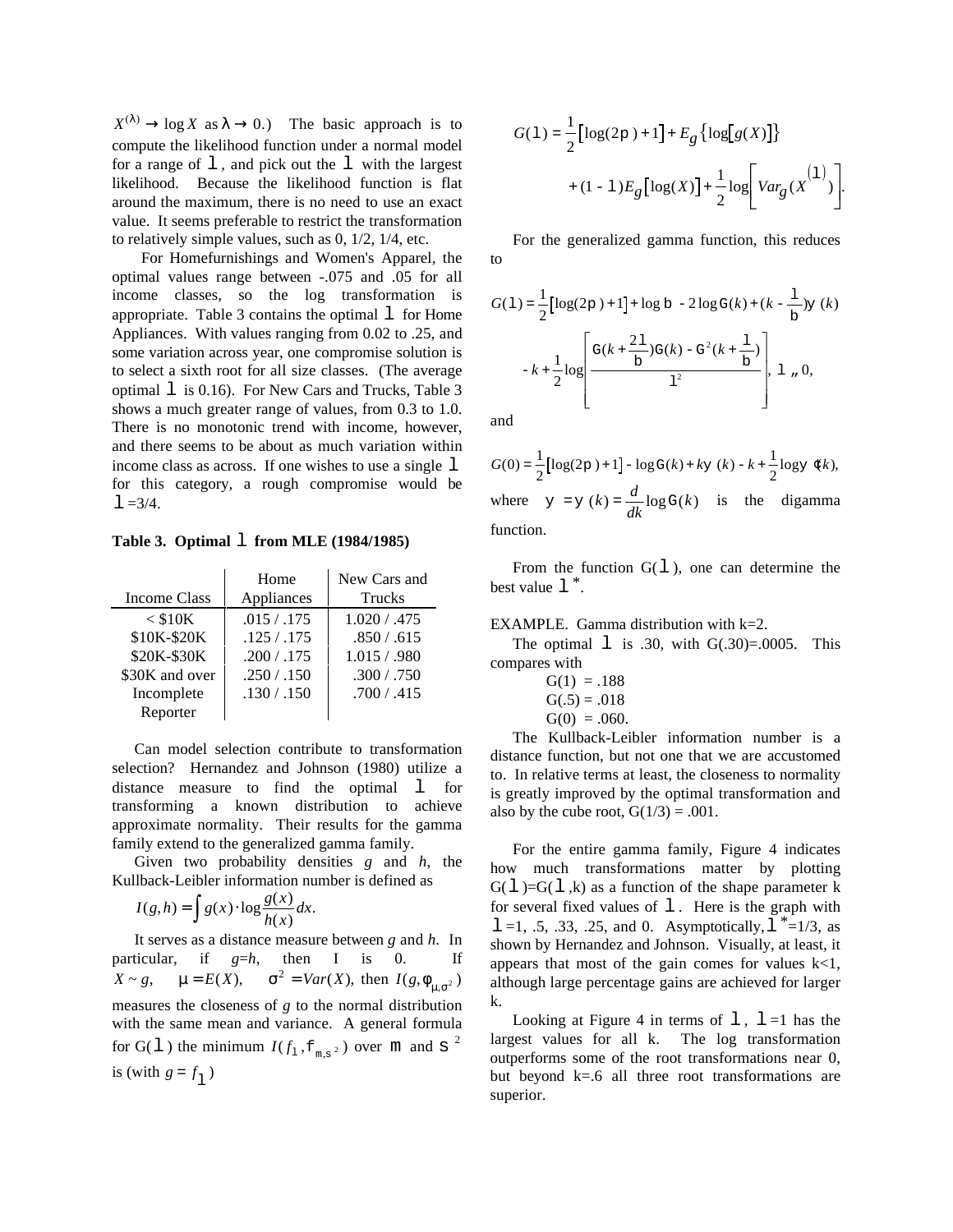## **Table 4. Optimal** l **from MLE vs. Models, 1985 data**

|                                | Box-Cox    | Generalized Gamma | <b>Best Other</b> |
|--------------------------------|------------|-------------------|-------------------|
|                                | <b>MLE</b> | Model             | Model             |
| Income Class $1(0-10K)$        |            |                   |                   |
| Home Furnishings               | $-.075$    | .075              | 0                 |
| Home Appliances                | .175       | .200              | .275              |
| Women's Apparel                | .050       | .075              | $\Omega$          |
| New Cars & Trucks              | .475       | .525              | .800              |
| Income Class 4 (\$30 and over) |            |                   |                   |
| Home Furnishings               | $-.050$    | .075              | 0                 |
| Home Appliances                | .150       | .150              | .275              |
| Women's Apparel                | .050       | .075              | 0                 |
| New Cars & Trucks              | .750       | .700              | .800              |

We now apply these results to picking transformations for expenditure distributions. Taking the best-fitting model for each family, we can compute  $G(1)$  as a function of  $1$ , and pick an optimal value. Table 4 shows  $1^*$  from direct maximum likelihood, the best-fitting basic distribution, and the generalized gamma for 1985 data. Recall that Income class 1 had adequate fits for all categories except Homefurnishings. Income class 4 was the hardest fit, with adequate fit only for New Cars & Trucks.

For Women's Apparel, the optimal 1 is .075, based on the generalized gamma, the only model giving an adequate fit. Maximum likelihood gives virtually the same result,  $l = .05$ . Either value suggests that the log transformation is a near-optimal choice. The values from the exponential, gamma, and Weibull are .275, .250, and .225, and in all cases the distance from normality is much greater than for the lognormal. The generalized gamma results are very close to direct MLE in all cases. The largest difference is .05, and in one of these cases, New Cars & Trucks, Income class 1, both suggest a square root transformation.

Using the best-fitting basic distribution is not as effective. For Homefurnishings and Women's Apparel, where the lognormal fits best, there is agreement with MLE. For Home Appliances, the exponential and Weibull models are used, and give too high a value of l , but using the value implied by these models,  $l = 1/4$ , probably works fairly well. For New Cars & Trucks, the value is quite a bit off for Income class 1, but close for Income class 4.